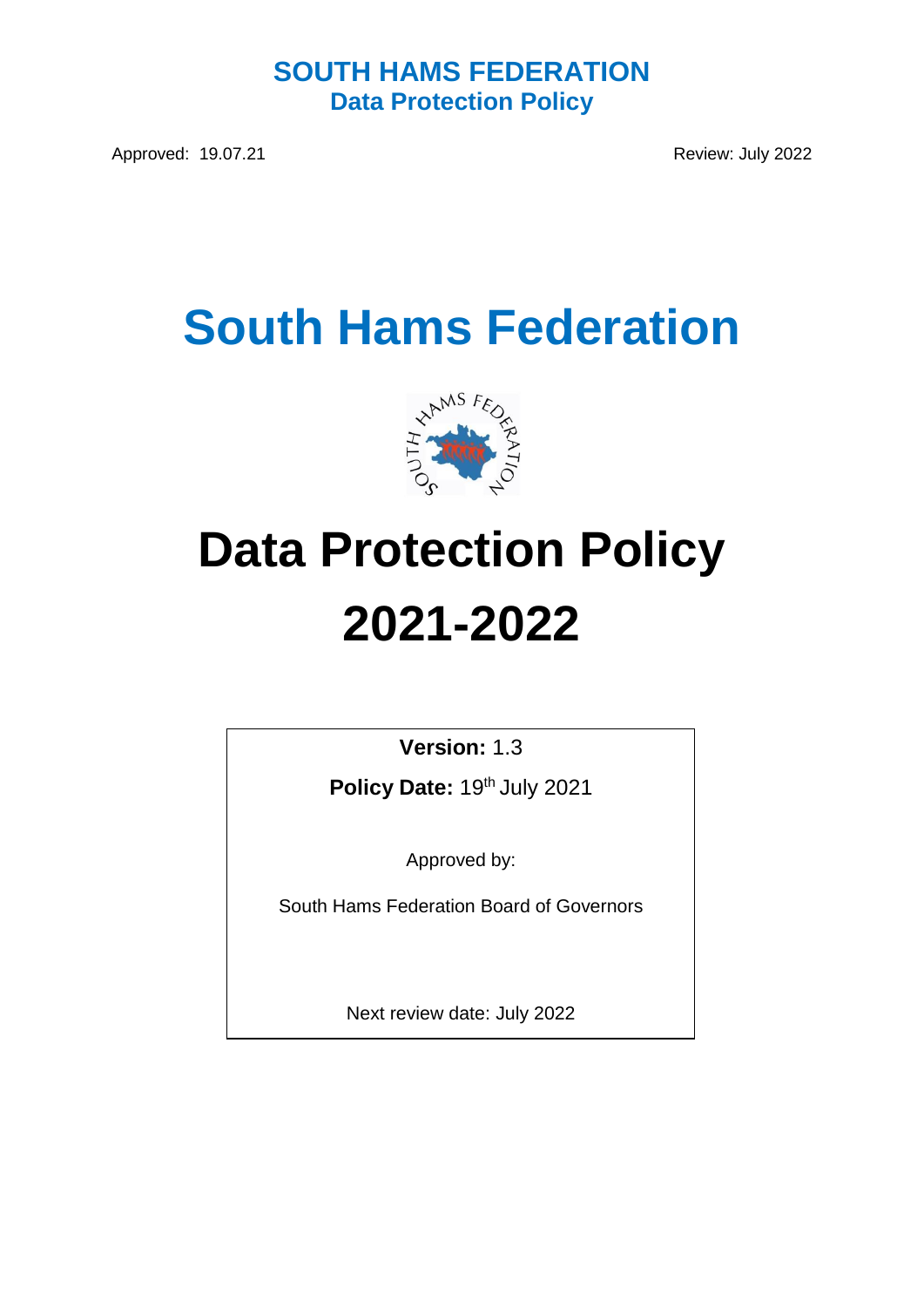## **Contents**

| 1 |      |  |  |  |
|---|------|--|--|--|
| 2 |      |  |  |  |
| 3 |      |  |  |  |
| 4 |      |  |  |  |
|   | 4.1  |  |  |  |
|   | 4.2  |  |  |  |
|   | 4.3  |  |  |  |
|   | 4.4  |  |  |  |
| 5 |      |  |  |  |
|   | 5.1  |  |  |  |
|   | 5.2  |  |  |  |
|   | 5.3  |  |  |  |
|   | 5.4  |  |  |  |
|   | 5.5  |  |  |  |
|   | 5.6  |  |  |  |
|   | 5.7  |  |  |  |
|   | 5.8  |  |  |  |
|   | 5.9  |  |  |  |
|   | 5.10 |  |  |  |
|   | 5.11 |  |  |  |
|   | 5.12 |  |  |  |
|   | 5.13 |  |  |  |
|   | 5.14 |  |  |  |
|   | 5.15 |  |  |  |
|   | 5.16 |  |  |  |
|   | 5.17 |  |  |  |
|   | 5.18 |  |  |  |
| 6 |      |  |  |  |
|   |      |  |  |  |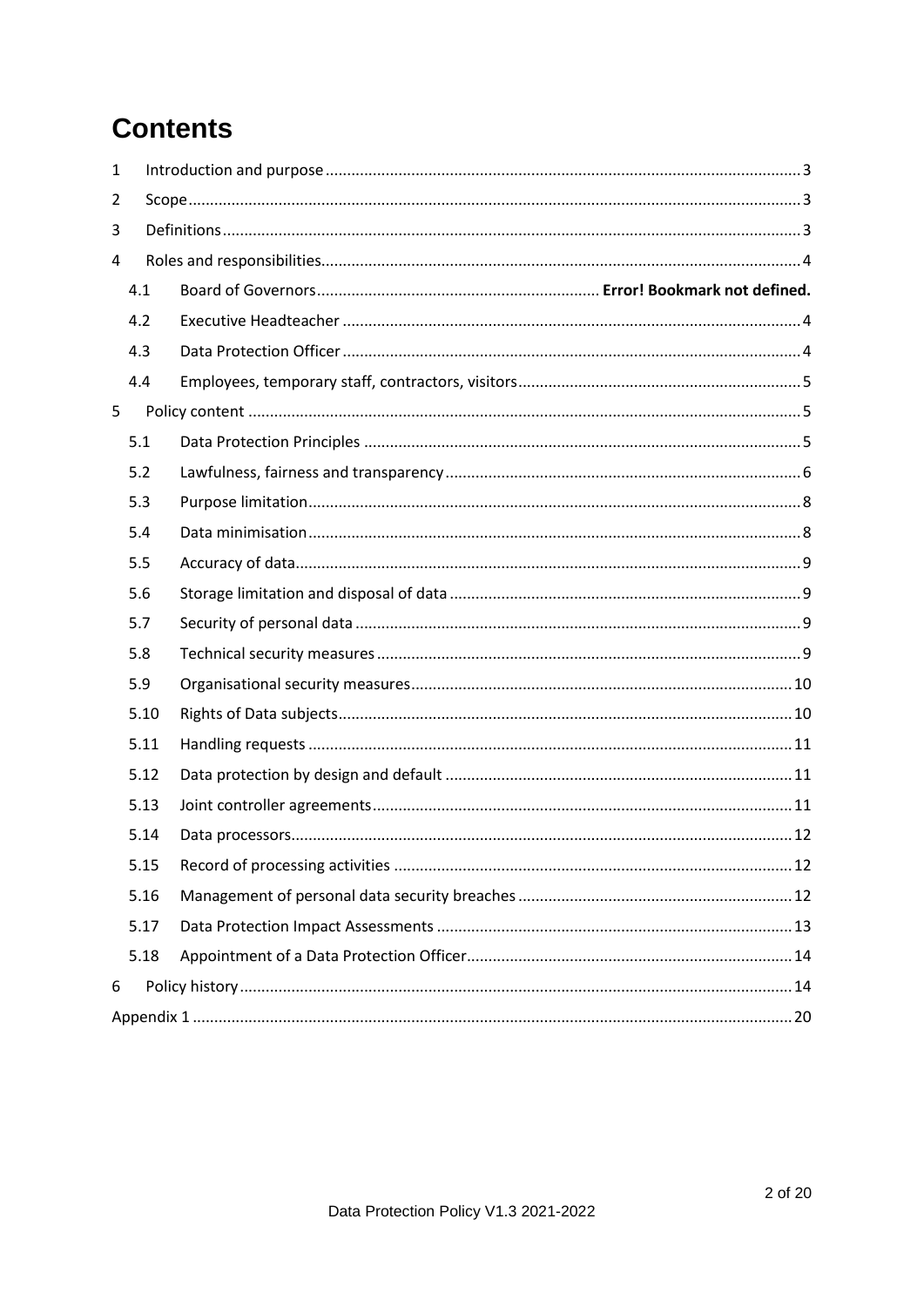## <span id="page-2-0"></span>1 Introduction and purpose

- 1.1 This policy sets out the South Hams Federation commitment to handling personal data in line with the General Data Protection Regulation 2016 (UK GDPR) and the Data Protection Act 2018 (collectively referred to as the data protection legislation).
- 1.2 The school is the data controller for the personal data it processes and is registered with the Information Commissioner's Office (ICO) under registration number Z3426260. Details about this registration can be found at [www.ico.org.uk](http://www.ico.org.uk/)
- 1.3 The purpose of this policy is to explain how the school handles personal data under the data protection legislation, and to inform employees and other individuals who process personal data on the school's behalf, of the school's expectations in this regard.

## <span id="page-2-1"></span>2 Scope

- 2.1 This policy applies to the processing of personal data held by the school. This includes personal data held about pupils, parents/carers, employees, temporary staff, governors, visitors and any other identifiable data subjects.
- 2.2 This policy should be read alongside the Personal Data Breach Handling Procedure, Data Protection Request Handling Procedure and :

Staff, Governor and Pupil Privacy Notices

Use of Internet Policy & On-line Safety Policy

Mobile Devices Policy

CCTV Policy (Kingsbridge Community Primary School only)

## <span id="page-2-2"></span>3 Definitions

- 3.1 There are several terms used in the data protection legislation and in this policy, which must be understood by those who process personal data held by the school. These are:
	- Personal data
	- Special categories of personal data
	- **Processing**
	- Data subject
	- Data controller
	- Data processor

3.2 These terms are explained in Appendix 1.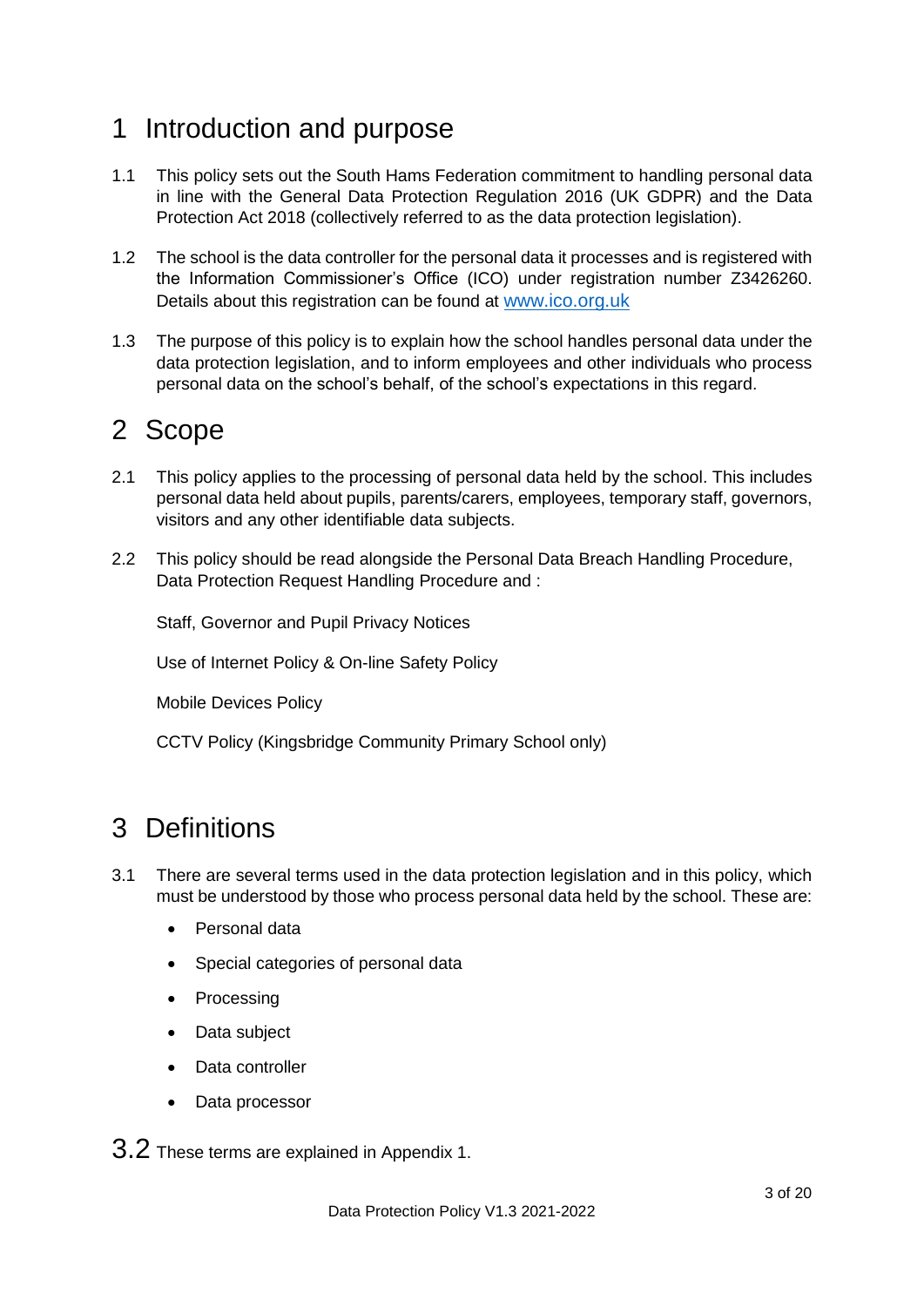## <span id="page-3-0"></span>4 Roles and responsibilities

#### **4.1 Board of Governors**

- 4.1.1 The Board of Governors has overall responsibility for ensuring the school implements this policy and continues to demonstrate compliance with the data protection legislation.
- 4.1.2 This policy shall be reviewed by the Board of Governors on an annual basis.

#### <span id="page-3-1"></span>**4.2 Executive Headteacher**

4.2.1 The Executive Headteacher has day-to-day responsibility for ensuring this policy is adopted and adhered to by employees and other individuals processing personal data on the school's behalf.

#### <span id="page-3-2"></span>**4.3 Data Protection Officer**

- 4.3.1 The Data Protection Officer (DPO) is responsible for carrying out the tasks set out in Article 39 of the General Data Protection Regulation (the GDPR). In summary, the DPO is responsible for:
	- informing and advising the school of their obligations under the data protection legislation
	- monitoring compliance with data protection policies
	- raising awareness and providing training material to employees
	- carrying out audits on the school's processing activities
	- providing advice regarding Data Protection Impact Assessments and monitoring performance
	- co-operating with the Information Commissioner's Office
	- acting as the contact point for data subjects exercising their rights
- 4.3.2 The DPO shall report directly to the Board of Governors and Senior Leadership Team and shall provide regular updates on the school's progress and compliance with the data protection legislation.
- 4.3.3 The school's DPO is an external consultant who performs the role under a service contract. The DPO is Amber Badley, who can be contacted through the school as below or directly via [DPO@firebirdltd.co.uk](mailto:DPO@firebirdltd.co.uk)

| Kingsbridge:           | admin@kingsbridge-pri.devon.sch.uk                                 |
|------------------------|--------------------------------------------------------------------|
| Loddiswell:            | loddiswell@southhamsfederation.org.uk                              |
| Loddiswell Pre School: | loddiswellpreschool@southhamsfederation.org.uk                     |
|                        | Malborough with South Huish: malborough@southhamsfederation.org.uk |
| Modbury:               | modbury@southhamsfederation.org.uk                                 |
| Stokenham:             | stokenham@southhamsfederation.org.uk                               |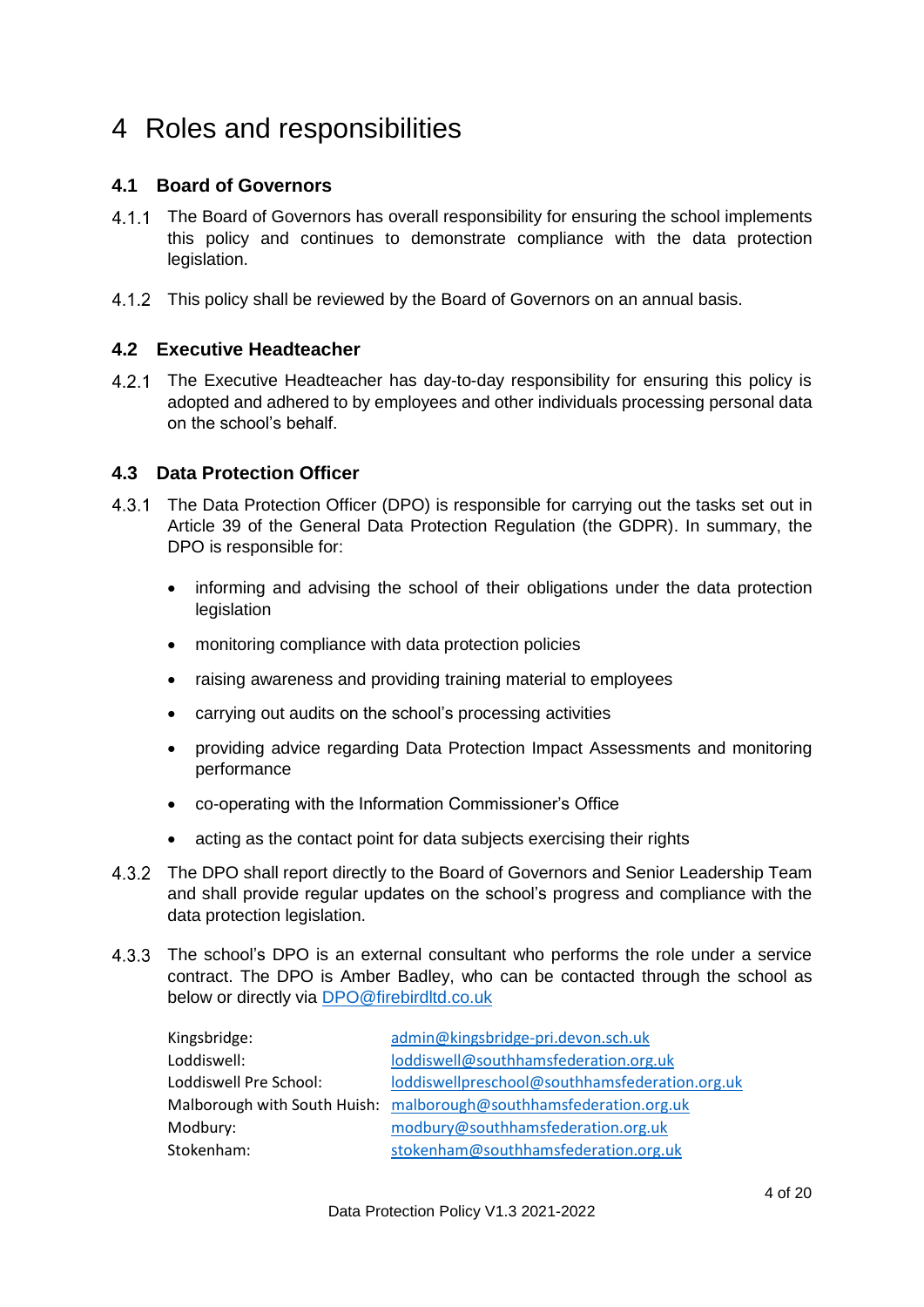- The DPO is supported in their role by a school employee, this person is known as the DPO's Data Protection Link Officer. All enquiries, complaints, requests and suspected breaches of security, should be referred to the Data Protection Link Officer in the first instance, who will then notify the DPO.
- The school's Data Protection Link Officer is Tracey Kidd and can be contacted at [gdpr@southhamsfederation.org.uk,](mailto:gdpr@southhamsfederation.org.uk) telephone : 01548 580551.

#### <span id="page-4-0"></span>**4.4 Employees, temporary staff, contractors, visitors**

- All employees, temporary staff, contractors, visitors and other individuals processing personal data on behalf of the school, are responsible for complying with the contents of this policy.
- All individuals shall remain subject to the common law duty of confidentiality when their employment or relationship with the school ends. This does not affect an individual's rights in relation to whistleblowing.
- 4.4.3 Failure to comply with this policy may result in disciplinary action or termination of employment or service contract.
- All individuals who handle the school's data shall be made aware that unauthorised access, use, sharing or procuring of data, may constitute a criminal offence under the Data Protection Act 2018 and/or the Computer Misuse Act 1990.

## <span id="page-4-1"></span>5 Policy content

#### <span id="page-4-2"></span>**5.1 Data Protection Principles**

- The GDPR provides a set of principles which govern how the school handles personal data. In summary, these principles state that personal data must be:
	- processed lawfully, fairly and in a transparent manner
	- collected for specified, explicit and legitimate purposes and not further processed in a manner that is incompatible with those purposes
	- adequate, relevant and limited to what is necessary for the purpose it was processed
	- accurate and where necessary kept up to date
	- kept for no longer than is necessary
	- processed in a manner that ensures appropriate security of the data
- 5.1.2 The school shall have appropriate measures and records in place to demonstrate compliance with the data protection principles.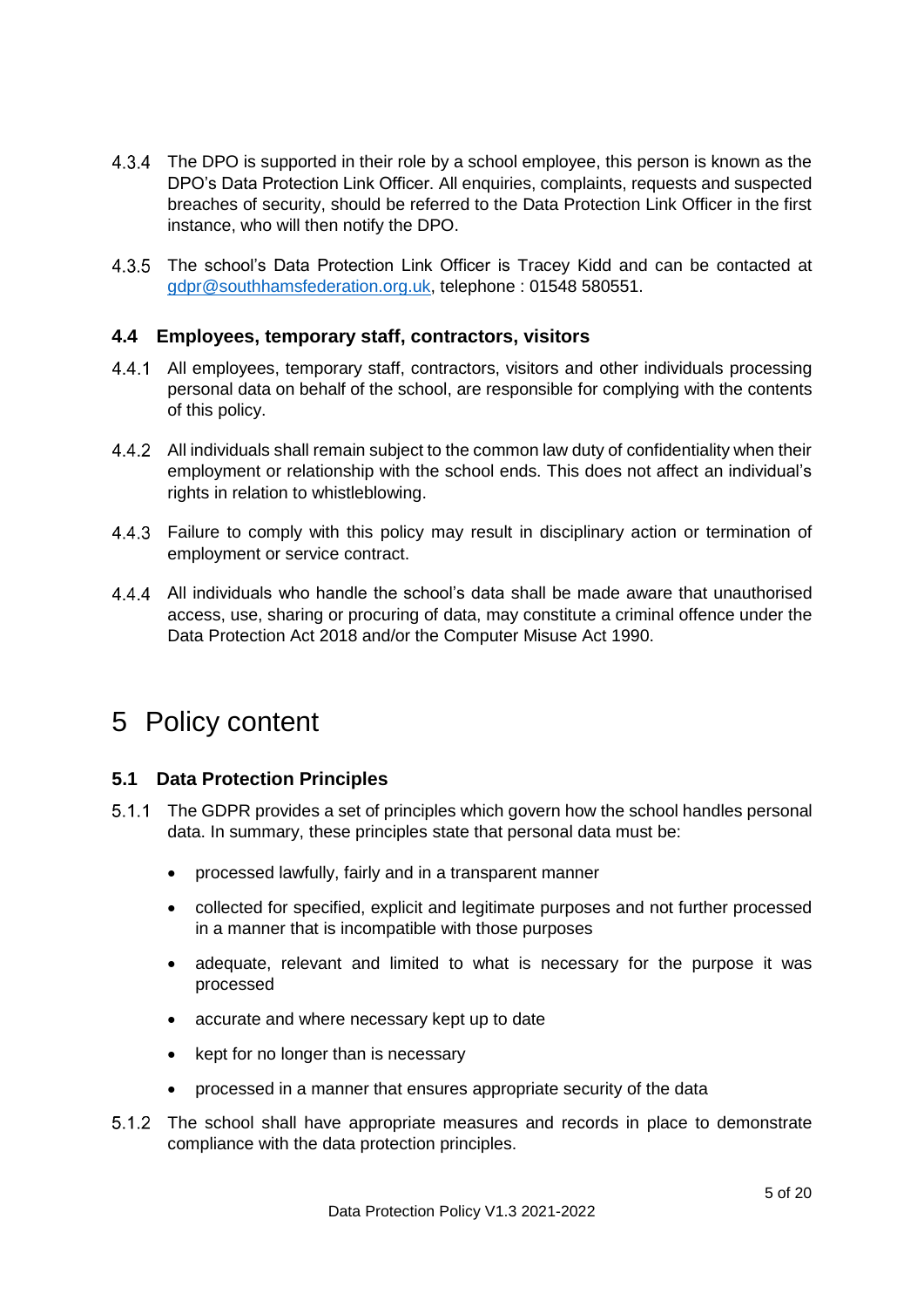All individuals processing personal data controlled by the school, shall comply with the data protection principles in the following manner:

#### <span id="page-5-0"></span>**5.2 Lawfulness, fairness and transparency**

- *Lawful processing*
- Personal data will only be processed where there is a lawful basis for doing so. This will be where at least one of the following applies:
	- The data subject has given consent
	- It is necessary for the performance of a contract or entering into a contract with the data subject
	- It is necessary for compliance with a legal obligation
	- It is necessary to protect the vital interests of a person
	- It is necessary for the legitimate interests of the school (where applicable) or third party, except where such interests are overridden by the data subject
	- It is necessary for the performance of a task carried out in the public interest or in the exercise of official duties
- When special categories of personal data are processed (ie data which reveals a person's racial or ethnic data; political opinions; religious or philosophical beliefs; trade union membership; genetic or biometric data (eg fingerprints); health data; sex life or sexual orientation), this shall only be done where a lawful basis has been identified from the list above, and one from the following list:
	- The data subject has given explicit consent
	- The processing is necessary for the purposes of exercising or performing any right or obligation which is imposed on the school in relation to employment, social security and social protection law (e.g. safeguarding individuals at risk; protection against unlawful acts; prevention against fraud)
	- It is necessary to protect the vital interests of any person where the data subject is physically or legally incapable of giving consent
	- The processing is necessary for the establishment, exercise or defence of legal claims
	- The processing is necessary in the substantial public interest
	- The processing is necessary for the assessment of the working capacity of the employee
- *Consent*
- 5.2.5 Most of the school's processing of personal data will not require consent from data subjects (or their parents/carers as appropriate), as the school needs to process this data in order to carry out its official tasks and public duties as a school.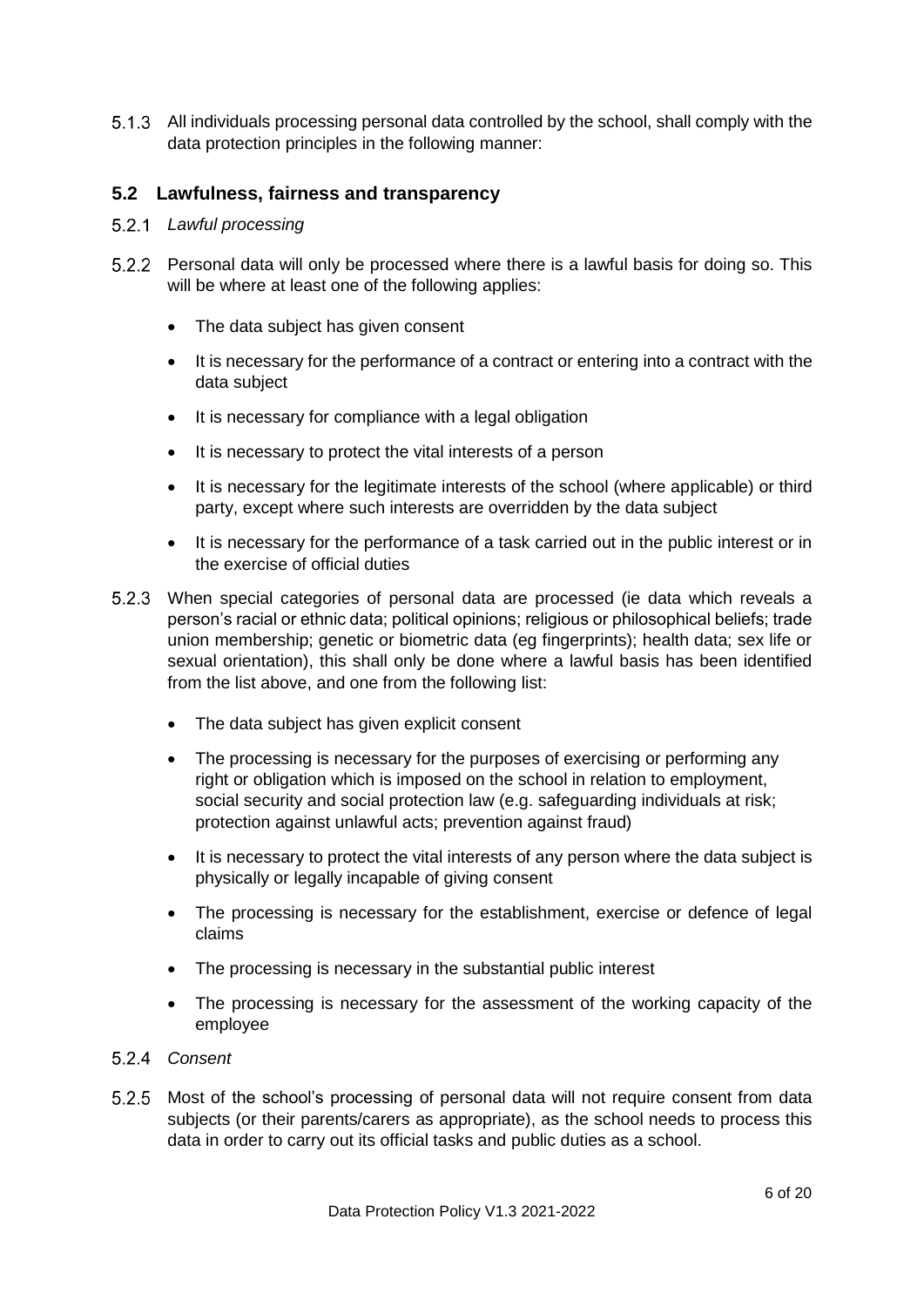- 5.2.6 However, there are circumstances when the school is required to obtain consent to process personal data, for example:
	- To collect and use biometric information (such as fingerprints)
	- To send direct marketing or fundraising information by email or text
	- To take and use photographs, digital or video images and displaying, publishing or sharing these in a public arena such as:
		- o on social media;
		- o in the school prospectus;
		- o on the school website;
		- o in the press/ media;
		- o in the school newsletter
- When the school relies on consent as its lawful basis, it shall ensure the person providing it has positively opted-in to the proposed activity and is fully informed as to what they are consenting to and any non-obvious consequences of giving or refusing that consent. Consent shall not be assumed as being given if no response has been received e.g. a consent form has not been returned. Where consent is being obtained for the collection or use of children's information, consent shall be obtained from a parent or guardian until the child reaches the age of 12. Consent shall be obtained directly from children aged 13 years and over, where those children are deemed by the school to have sufficient maturity to make the decision themselves (except where this is not in the best interests of the child. In such cases, consent will be obtained from an adult with parental responsibility for that child).
- The school shall ensure that where consent is obtained, there is a record of this. Where possible, consent shall be obtained in writing. All forms requesting consent shall include a statement informing the person of their right to withdraw, and an email address so they may notify the school of any changes or withdrawal of consent.

#### *Fairness and transparency*

- 5.2.10 The school shall be fair, open and transparent in the way it handles personal data, and will publish privacy notices which explain:
	- What personal data the school processes and why
	- What our lawful basis is when we process that data
	- Who we might share that data with
	- If we intend to transfer the data abroad
	- How long we keep the data for
	- What rights data subjects have in relation to their data
	- Who our Data Protection Officer is and how to contact them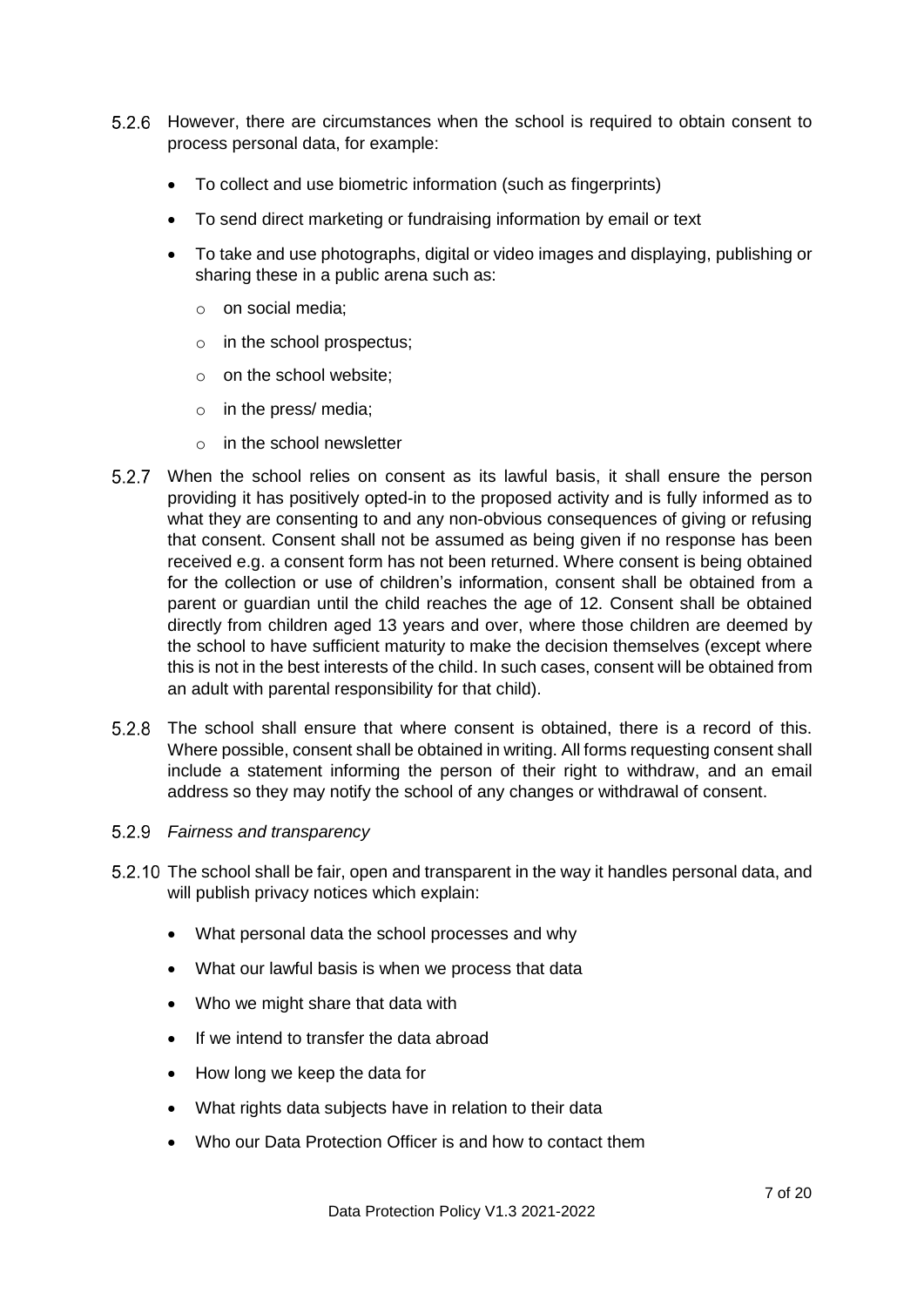5.2.11 The school's privacy notices shall be clear, concise, easily accessible and published on the school's websites below. All forms collecting personal data shall include reference to the school's privacy notices and a link provided to their location.

#### **Kingsbridge Community Primary School**:

[GDPR | Kingsbridge Community Primary School \(kingsbridgeprimary.co.uk\)](https://www.kingsbridgeprimary.co.uk/gdpr-1/)

#### **Loddiswell Primary School :**

**[https://www.loddiswellprimaryschool.co.uk/wp](https://www.loddiswellprimaryschool.co.uk/wp-content/uploads/2018/11/Pupil-Privacy-Notice-Loddiswell.pdf)[content/uploads/2018/11/Pupil-Privacy-Notice-Loddiswell.pdf](https://www.loddiswellprimaryschool.co.uk/wp-content/uploads/2018/11/Pupil-Privacy-Notice-Loddiswell.pdf)**

#### **Loddiswell Preschool :**

**[https://www.loddiswellprimaryschool.co.uk/wp](https://www.loddiswellprimaryschool.co.uk/wp-content/uploads/2018/11/Pupil-Privacy-Notice-Loddiswell.pdf)[content/uploads/2018/11/Pupil-Privacy-Notice-Loddiswell.pdf](https://www.loddiswellprimaryschool.co.uk/wp-content/uploads/2018/11/Pupil-Privacy-Notice-Loddiswell.pdf)**

#### **Modbury Primary School :**

**[https://www.modburyprimaryschool.co.uk/wp](https://www.modburyprimaryschool.co.uk/wp-content/uploads/2018/06/Pupil-Privacy-Notice-Modbury.pdf)[content/uploads/2018/06/Pupil-Privacy-Notice-Modbury.pdf](https://www.modburyprimaryschool.co.uk/wp-content/uploads/2018/06/Pupil-Privacy-Notice-Modbury.pdf)**

#### **Malborough with South Huish Primary School : [https://www.malboroughprimaryschool.co.uk/wp](https://www.malboroughprimaryschool.co.uk/wp-content/uploads/2018/06/MWSH-Pupil-Privacy-Notice.pdf)[content/uploads/2018/06/MWSH-Pupil-Privacy-Notice.pdf](https://www.malboroughprimaryschool.co.uk/wp-content/uploads/2018/06/MWSH-Pupil-Privacy-Notice.pdf)**

#### **Stokenham Area Primary School : [https://stokenhamprimaryschool.co.uk/wp-content/uploads/2018/06/Pupil-](https://stokenhamprimaryschool.co.uk/wp-content/uploads/2018/06/Pupil-Privacy-Notice-to-Parents-Nov.pdf)[Privacy-Notice-to-Parents-Nov.pdf](https://stokenhamprimaryschool.co.uk/wp-content/uploads/2018/06/Pupil-Privacy-Notice-to-Parents-Nov.pdf)**

#### <span id="page-7-0"></span>**5.3 Purpose limitation**

The school shall collect personal data for specified (i.e. as described in the school's privacy notices), explicit and legitimate purposes and shall not process this data in any way would could be considered incompatible with those purposes (e.g. using the data for a different and unexpected purpose).

#### <span id="page-7-1"></span>**5.4 Data minimisation**

The school shall ensure the personal data it processes is adequate, relevant and limited to what is necessary for the purpose(s) it was collected for.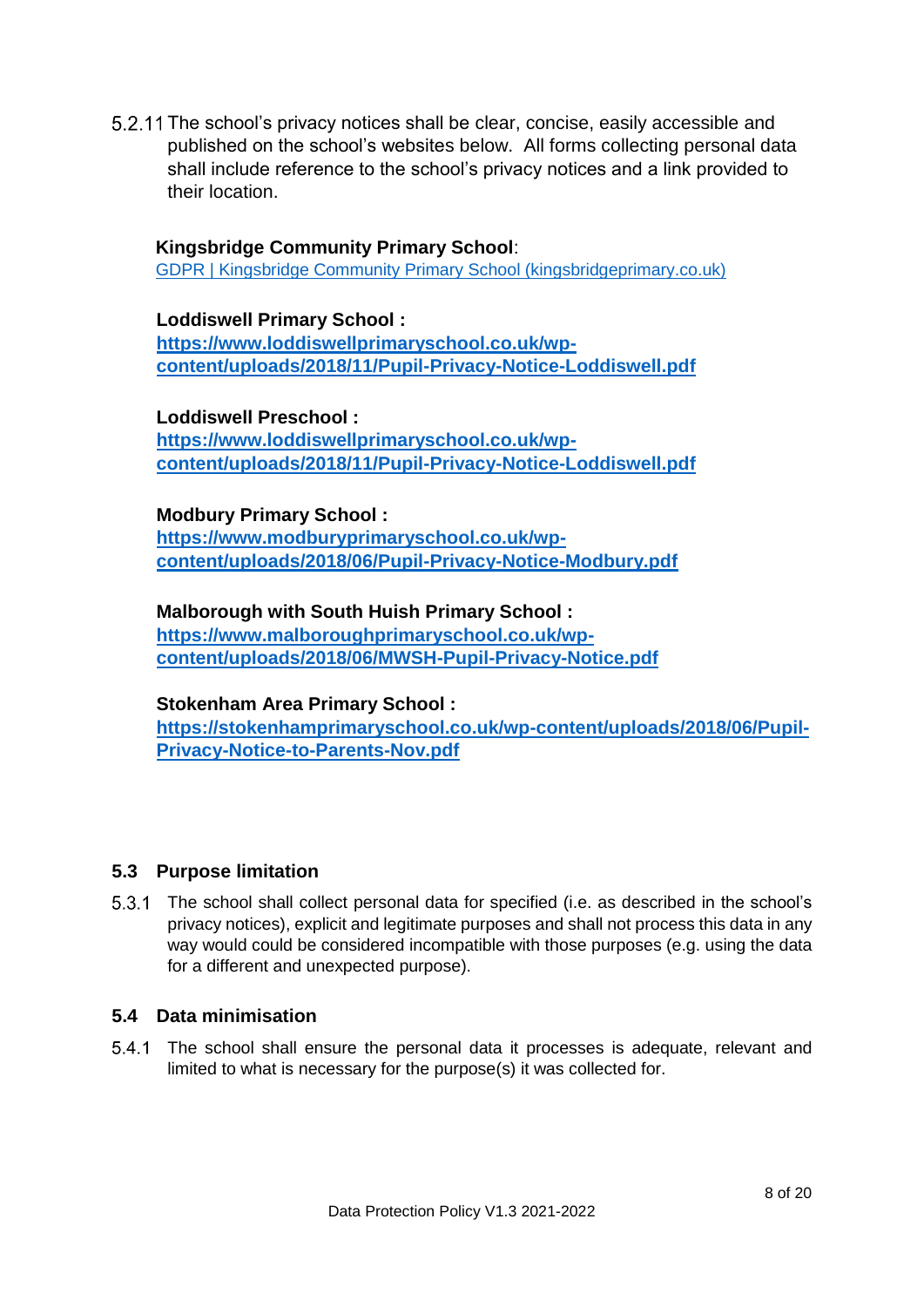#### <span id="page-8-0"></span>**5.5 Accuracy of data**

- The school shall take all reasonable efforts to ensure the personal data it holds is accurate and where necessary kept up to date. Where personal data is found to be inaccurate, this information will be corrected or erased without delay.
- The school will send frequent reminders, on at least an annual basis, to parents/carers, pupils and employees, to remind them to notify the school of any changes to their contact details or other information.
- 5.5.3 The school shall carry out periodic sample checks of pupil and employee files containing personal data, to ensure the data is accurate and up to date.

#### <span id="page-8-1"></span>**5.6 Storage limitation and disposal of data**

- The school shall keep personal data for no longer than is necessary for the purpose(s) of the processing. The school shall maintain and follow a Record Retention Schedule, which sets out the timeframes for retaining personal data. This schedule shall be published alongside the school's privacy notices on the website.
- The school shall designate responsibility for record disposal/deletion to nominated employees, who shall adhere to the school's Record Retention Schedule and ensure the timely and secure disposal of the data.

#### <span id="page-8-2"></span>**5.7 Security of personal data**

5.7.1 The school shall have appropriate security in place to protect personal data against unauthorised or accidental access, disclosure, loss, destruction or damage. This will be achieved by implementing appropriate technical and organisational security measures.

#### <span id="page-8-3"></span>**5.8 Technical security measures**

- The school shall implement proportionate security measures to protect its network and equipment and the data they contain. This includes, but is not limited to:
	- having a Firewall, anti-virus and anti-malware software in place
	- applying security patches promptly
	- restricting access to systems on a 'need to know' basis
	- enforcing strong password policies; passwords shall be a minimum of 8 characters in length; changed at appropriate intervals and not shared or used by others
	- encrypting laptops, USB/memory sticks and other portable devices or removable media containing personal data
	- regularly backing up data
	- regularly testing the school's disaster recovery and business continuity plans, to ensure data can be restored in a timely manner in the event of an incident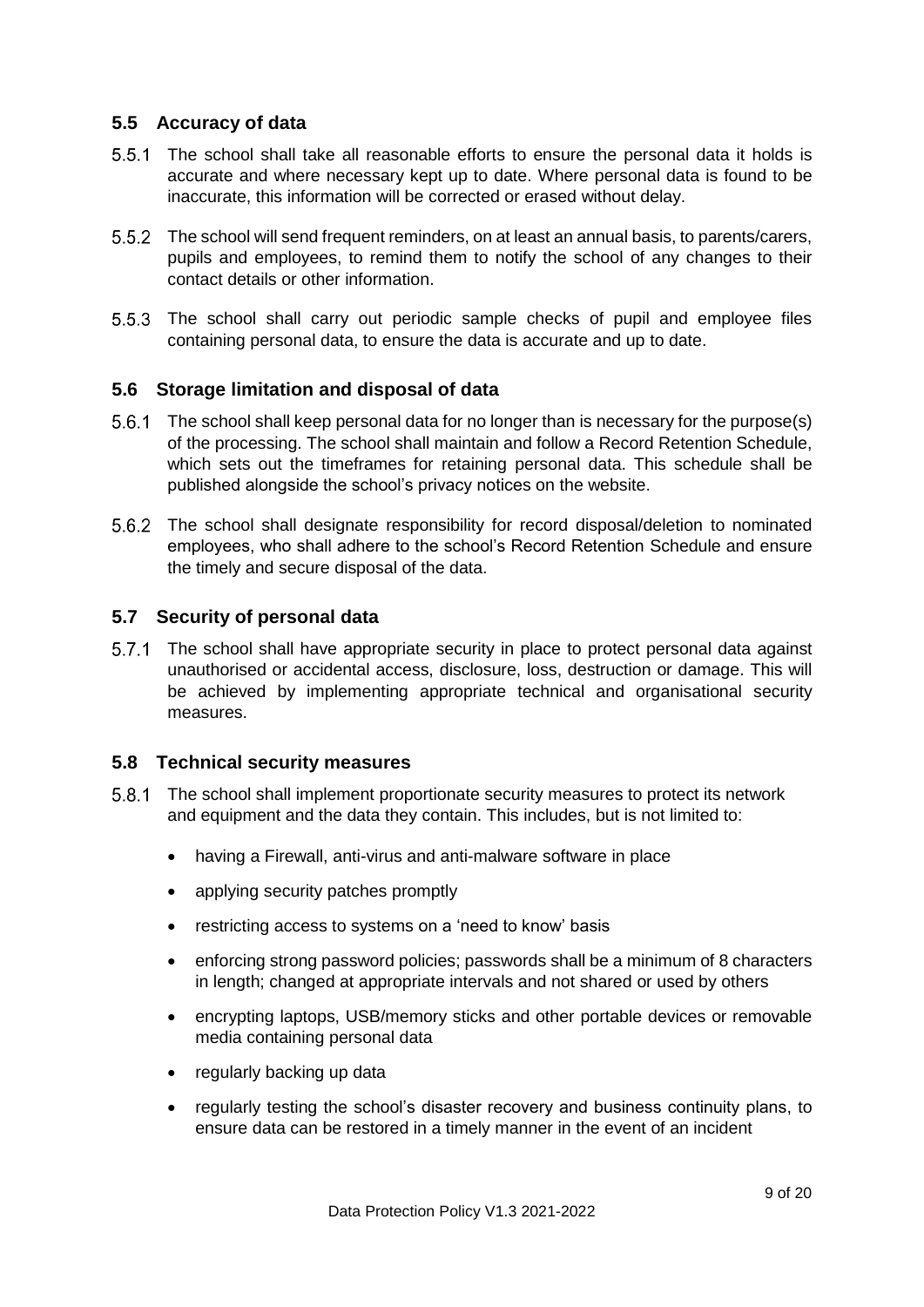#### <span id="page-9-0"></span>**5.9 Organisational security measures**

- The school will ensure the following additional measures are also in place to protect personal data:
	- Employees shall sign confidentiality clauses as part of their employment contract
	- Data protection awareness training shall be provided to employees during induction and annually thereafter
	- Policies and guidance shall be in place relating to the handling of personal data whilst during and outside of school. These will be communicated to employees and other individuals as necessary, including policy revisions. A policy declaration shall be signed by employees and retained on their personnel file.
	- Data protection compliance shall be a regular agenda item in Board of Governors and Senior Leadership Team meetings.
	- Cross cutting shredders and/or confidential waste containers will be available on the school's premises and used to dispose of paperwork containing personal data.
	- Appropriate equipment and guidance will be available for employees to use and follow when carrying paperwork off school premises.
	- The school's buildings, offices and where appropriate classrooms, shall be locked when not in use.
	- Paper documents and files containing personal data shall be locked in cabinets/cupboards when not in use, and access restricted on a need to know basis.
	- Procedures shall be in place for visitors coming onto the school's premises. These will include signing in and out at reception, wearing a visitor's badge and being escorted by a school employee (unless the visitor holds a valid Disclosure and Barring Service certificate, or it is otherwise appropriate for the person not to be escorted).
	- The school shall have procedures in place to identify, report, record, investigate and manage personal data breaches in the event of a security incident.

#### <span id="page-9-1"></span>**5.10 Rights of Data subjects**

- 5.10.1 Data subjects have several rights under the data protection legislation. The school shall comply with all valid requests (written or verbal) from data subjects exercising their rights without delay, and within one month at the latest.
- 5.10.2 Data subjects have the right to:
	- Be informed about the use, sharing and storage of their data (this is a privacy notice)
	- Request access to the personal data the school holds about them (this is a subject access request)
	- If their data is inaccurate or incomplete they can request that it is corrected
	- Ask for their data to be deleted when it is no longer needed
	- Restrict the use of their data in certain circumstances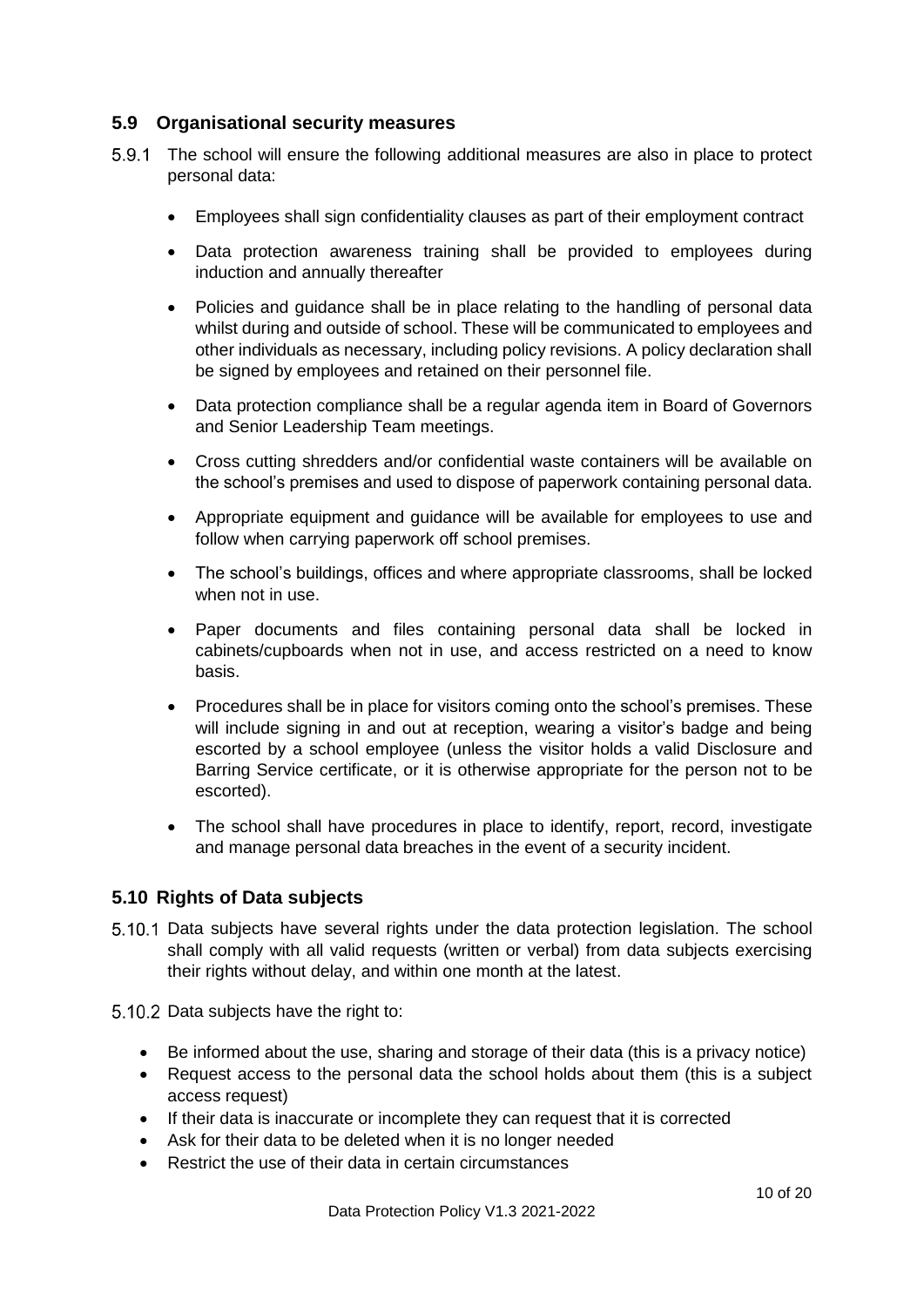- Port (transfer) their data to another organisation in certain circumstances
- Object to the use of their data in certain circumstances (this includes direct marketing)
- Prevent automated decisions being taken about them (including profiling)
- Raise a concern with the school about the handling of their personal data. If they remain dissatisfied with school's response, they have the right to escalate this to the Information Commissioner's Office.

#### <span id="page-10-0"></span>**5.11 Handling requests**

Data subjects exercising their rights are recommended to put their request in writing and send it to the South Hams Federation as below. Data subjects can also exercise their rights verbally. Requests shall be handled in line with the school's Data Protection Request Handling Procedure.

Kingsbridge Community Primary School, Belle Cross Road, Kingsbridge, Devon, TQ7 1NL, email: [admin@kingsbridge-pri.devon.sch.uk.](mailto:admin@kingsbridge-pri.devon.sch.uk)

Loddiswell Primary School, Loddiswell, Devon, TQ7 4BY email: [loddiswell@southhamsfederation.org.uk](mailto:loddiswell@southhamsfederation.org.uk)

Loddiswell Pre School: The Pavilion, Loddiswell Playing Fields, South Brent Road, Loddiswell, TQ7 4RU email : loddiswellpreschool@southhamsfederation.org.uk

Malborough with South Huish Primary School, Higher Road, Malborough, Devon, TQ7 3RN email: [malborough@southhamsfederation.org.uk](mailto:malborough@southhamsfederation.org.uk)

Modbury Primary School, Barracks Lane, Modbury, Devon, PL21 0RB email: [modbury@southhamsfederation.org.uk](mailto:modbury@southhamsfederation.org.uk)

Stokenham Primary School, Stokenham, Devon, TQ7 2SJ email: [stokenham@southhamsfederation.org.uk](mailto:stokenham@southhamsfederation.org.uk)

#### <span id="page-10-1"></span>**5.12 Data protection by design and default**

5.12.1 The school shall have appropriate technical and organisational measures in place which are designed to implement the data protection principles in an effective manner, and will ensure that by default, it will only process personal data where it is necessary to do so. The school's Data Protection Policy and supplementary policies, procedures and guides, explain how the school aims to achieve this.

#### <span id="page-10-2"></span>**5.13 Joint controller agreements**

5.13.1 The school shall sign up to agreements with other data controllers where personal data is shared or otherwise processed on a regular basis, where it is necessary to do so.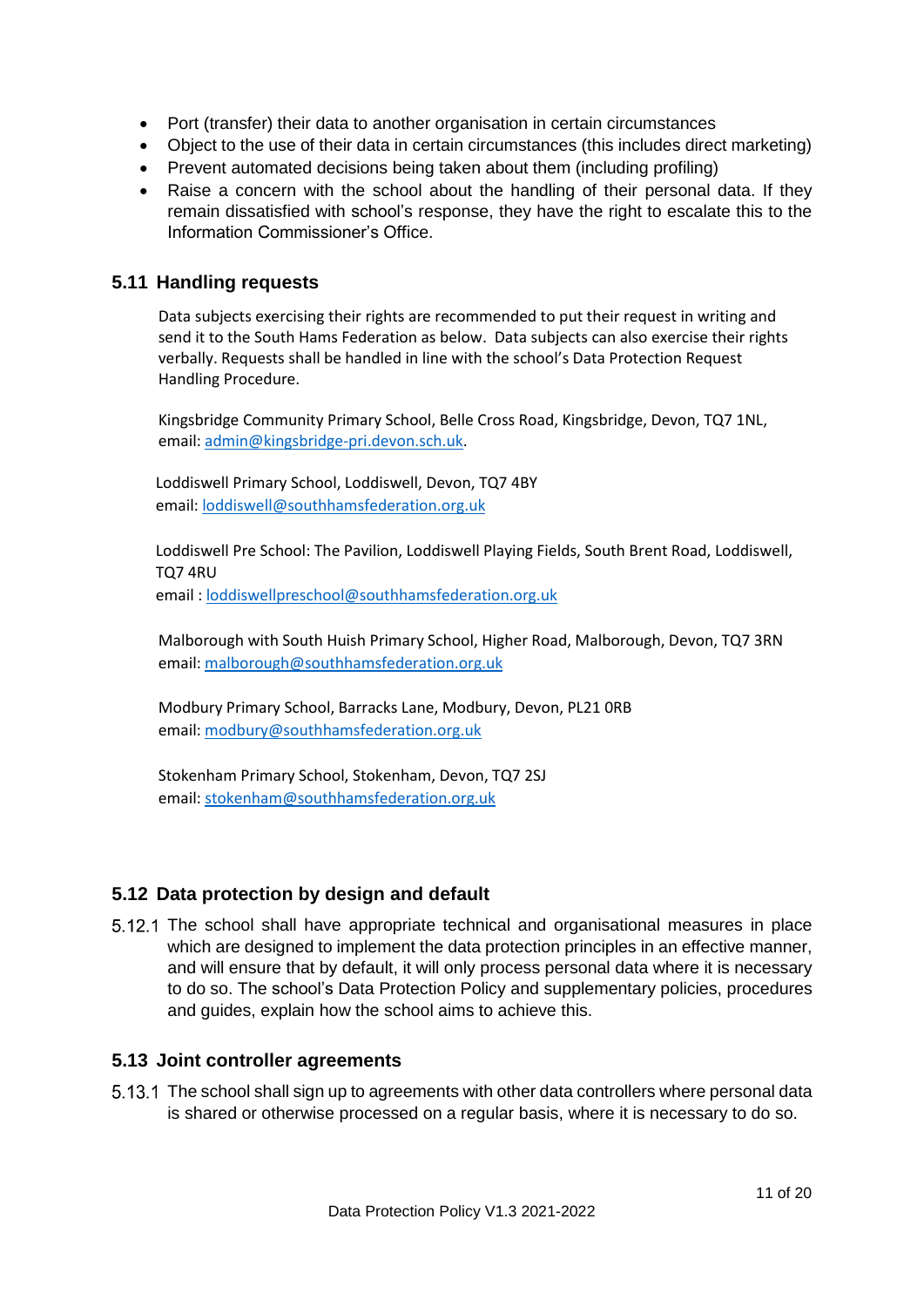#### <span id="page-11-0"></span>**5.14 Data processors**

- 5.14.1 The school shall carry out due diligence checks with prospective data processors (e.g. suppliers providing goods or services which involve the processing of personal data on the school's behalf) to assess they have appropriate technical and organisational measures that are sufficient to implement the requirements of the data protection legislation and to protect the rights of data subjects.
- Due diligence checks on prospective data processors shall be carried out as part of the school's Data Protection Impact Assessment (DPIA) process. A record shall be kept of the school and Data Protection Officer's findings on a DPIA report.
- The school shall ensure there are appropriate written contracts/Terms of Service in place with data processors, which contain the relevant clauses listed in Article 28 of the UK GDPR.

#### <span id="page-11-1"></span>**5.15 Record of processing activities**

- The school shall maintain a record of its processing activities in line with Article 30 of the UK GDPR. This inventory shall contain the following information:
	- Name and contact details of the school and its Data Protection Officer
	- Description of the personal data being processed
	- Categories of data subjects
	- Purposes of the processing and any recipients of the data
	- Information regarding any overseas data transfers and the safeguards around this
	- Retention period for holding the data
	- General description of the security in place to protect the data
- 5.15.2 This inventory shall be reviewed annually and made available to the Information Commissioner upon request.

#### <span id="page-11-2"></span>**5.16 Management of personal data security breaches**

- The school shall follow the Personal Data Breach Handling Procedure in the event of a personal data security breach. These include incidents resulting in the:
	- unauthorised or accidental disclosure or access to personal data
	- unauthorised or accidental alteration of personal data
	- accidental or unauthorised loss of access or destruction of personal data
- 5.16.2 All personal data security breaches and suspected breaches must be reported to the Data Protection Officer immediately, via the school's Data Protection Link Officer, by emailing [gdpr@southhamsfederation.org.uk](mailto:gdpr@southhamsfederation.org.uk) or telephone 01548 580551.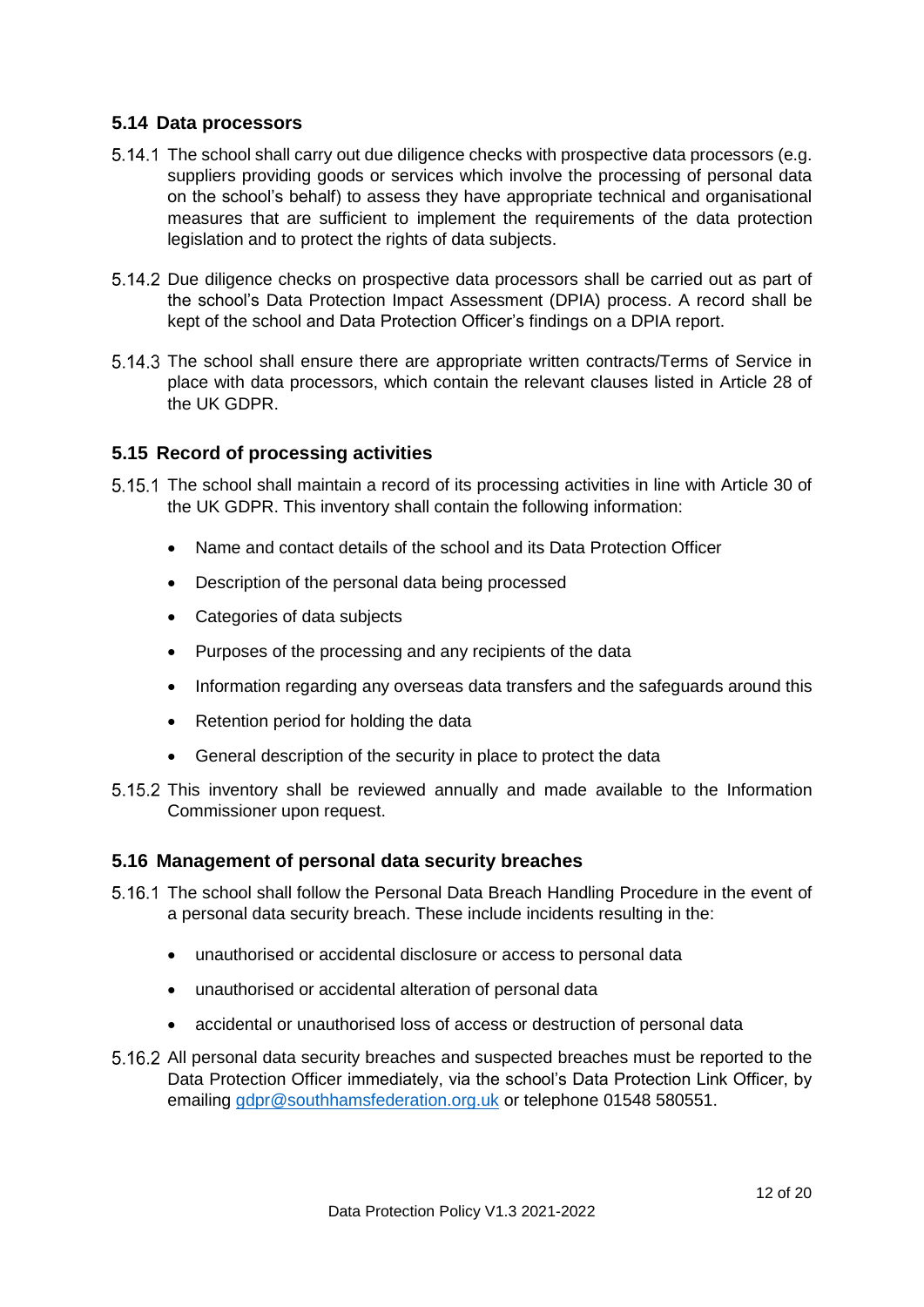- 5.16.3 All incidents will be recorded in the school's data breach log and investigated by a member of the Senior Leadership Team (or other person as appropriate), under the support and direction of the school's Data Protection Officer.
- *Notification to the ICO and Data Subjects*
- 5.16.5 The Data Protection Officer shall determine whether the school must notify the Information Commissioner's Office and data subjects.
- Where a breach is likely to result in a risk to the data subject, for example if they could suffer damage, discrimination, disadvantage or distress as a result of the breach, the Data Protection Officer shall notify the Information Commissioner's Office (ICO), within 72hrs of the school becoming aware of the breach.
- If the breach is likely to result in 'high risks' to data subjects, for example if the breach could lead to identity theft, psychological distress, humiliation, reputational damage or physical harm, the school shall inform the data subject promptly and without delay.
- When informing a data subject of a personal data breach involving their personal data, the school shall provide in clear, plain language the:
	- nature of the incident
	- name and contact details of the Data Protection Officer
	- likely consequences of the breach
	- actions taken so far to mitigate possible adverse effects

#### <span id="page-12-0"></span>**5.17 Data Protection Impact Assessments**

- 5.17.1 The school shall carry out Data Protection Impact Assessments (DPIAs) on all processing of personal data, where this is likely to result in high risks to the rights and freedoms of data subjects, particularly when using new technologies. This includes, but is not limited to the following activities:
	- Installing and using Closed Circuit Television (CCTV)
	- Collecting and using biometric information, such as fingerprints
	- Sharing personal data or special category data with other organisations
	- Using mobile Apps to collect or store personal data, particularly about children
	- Storing special category data in the 'Cloud'
	- Using systems that record large volumes of personal data, particularly where data processors are involved
- 5.17.2 The results from DPIAs shall be recorded and shared with the Data Protection Officer, who will advise on any privacy risks and mitigations that can be made to reduce the likelihood of these risks materialising. The Data Protection Officer will monitor the outcome of the DPIA, to ensure the mitigations are put in place.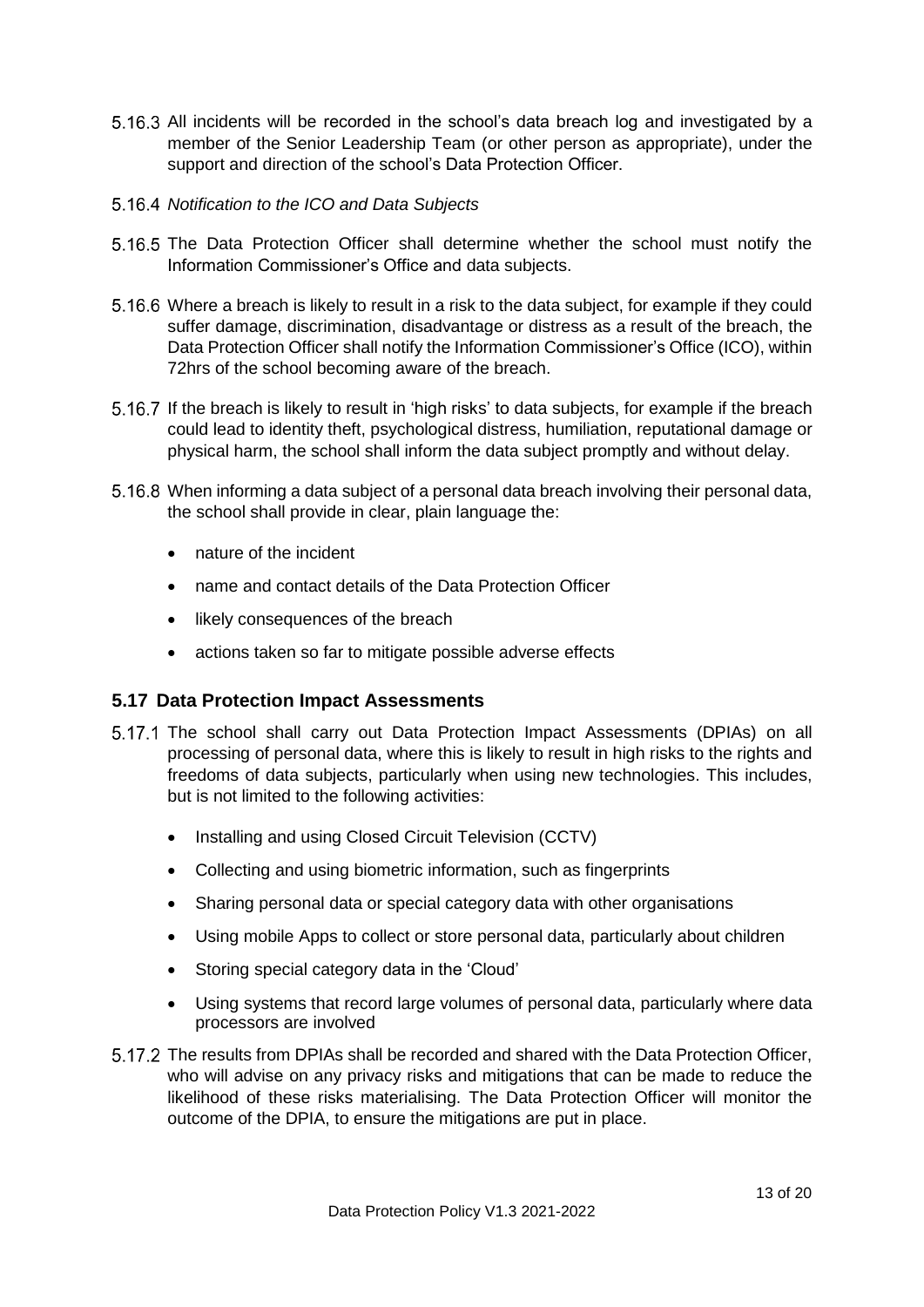#### <span id="page-13-0"></span>**5.18 Appointment of a Data Protection Officer**

- 5.18.1 The school shall appoint a Data Protection Officer to oversee the processing of personal data within the school, in compliance with Articles 37-38 of the UK GDPR. This person shall be designated on the basis of professional qualities and in particular, expert knowledge of data protection law and practices and the ability to fulfil the tasks referred to in Article 39 of the UK GDPR.
- 5.18.2 The school shall publish the contact details of the Data Protection Officer and communicate these to the Information Commissioner's Office.

## <span id="page-13-1"></span>6 Policy history

| <b>Policy</b>              | <b>Summary of Change</b>                                                                                                                                                                                                                                                                                                                                                                                      | <b>Amended</b>                                                                    | Implementation |
|----------------------------|---------------------------------------------------------------------------------------------------------------------------------------------------------------------------------------------------------------------------------------------------------------------------------------------------------------------------------------------------------------------------------------------------------------|-----------------------------------------------------------------------------------|----------------|
| <b>Version</b><br>and Date |                                                                                                                                                                                                                                                                                                                                                                                                               | by                                                                                | <b>Date</b>    |
| Version 1.3                | 1.1 - removal of the reference 'EU<br>$\bullet$<br>GDPR' changing this to 'UK GDPR'<br>$2.2$ – amended to read: This policy<br>should be read alongside the Personal<br>Data Breach Handling Procedure, Data<br><b>Protection Request Handling Procedure</b><br>and [insert other relevant policies and<br>procedures such as the E-Safety Policy;<br>ICT Policy, CCTV Policy, Acceptable Use<br>Policy etc]. | Data<br>Protection<br>Officer<br>(Firebird Data<br>Protection<br>Consultancy Ltd) | 19th July 2021 |
|                            | $4.4.4$ – insertion of new sentence to<br>read - All individuals who handle the<br>school's data shall be made aware that<br>unauthorised access, use, sharing or<br>procuring of data, may constitute a<br>criminal offence under the Data<br>Protection Act 2018 and/or<br>the<br>Computer Misuse Act 1990.                                                                                                 |                                                                                   |                |
|                            | 5.1.2 – insertion of new sentence to<br>school<br>read:<br>The<br>shall<br>have<br>appropriate measures and records in<br>place to demonstrate compliance with<br>the data protection principles.                                                                                                                                                                                                             |                                                                                   |                |
|                            | 5.1.3 - renumbering of existing<br>paragraph                                                                                                                                                                                                                                                                                                                                                                  |                                                                                   |                |
|                            | 5.2.2 – insertion of new bullet point<br>to read: It is necessary for the<br>legitimate interests of the school<br>(where applicable) or third party,<br>where<br>except<br>such interests<br>are                                                                                                                                                                                                             |                                                                                   |                |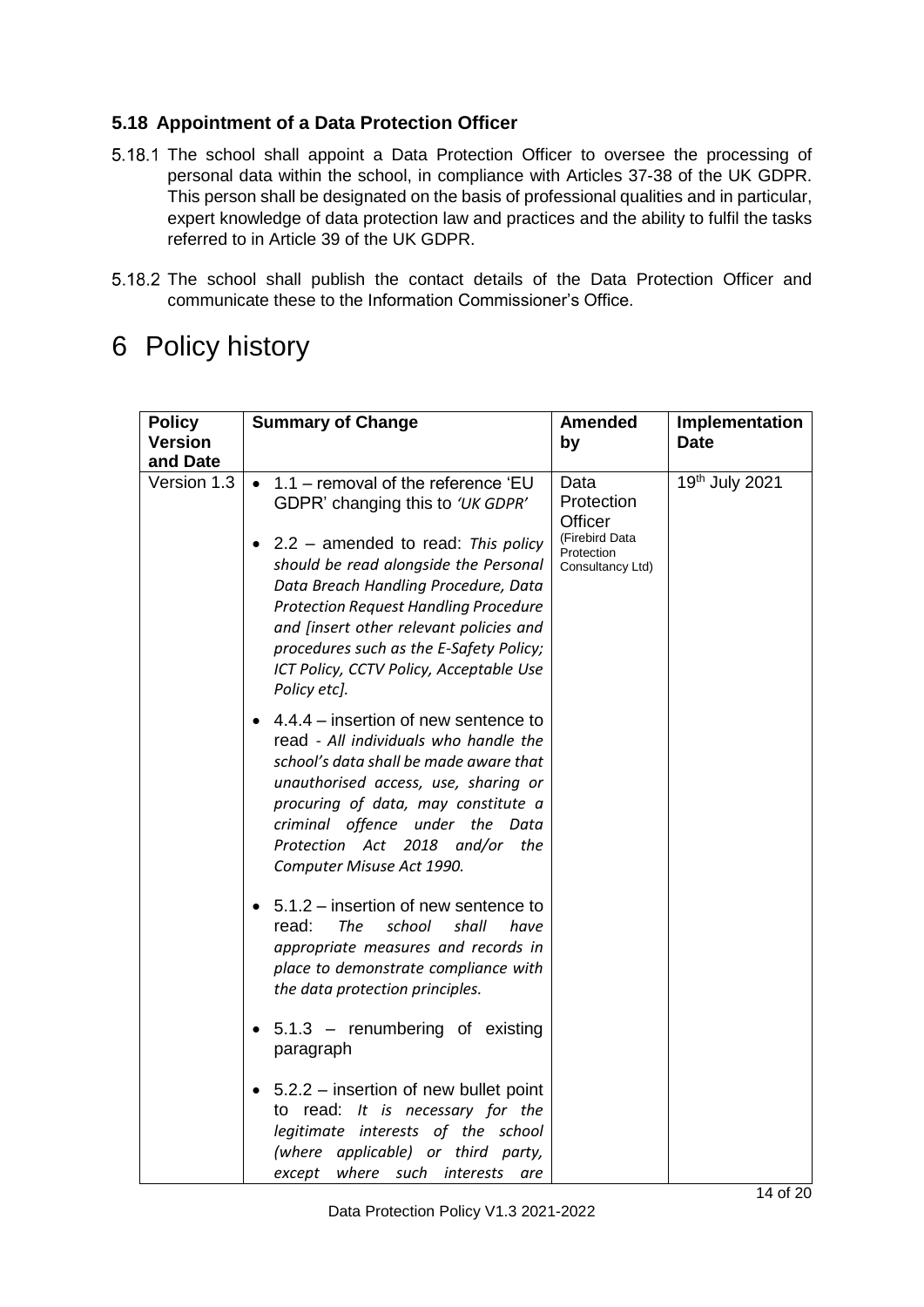| overridden<br>by the data<br>subject                                                                                                                                                                                                                                                                                            |
|---------------------------------------------------------------------------------------------------------------------------------------------------------------------------------------------------------------------------------------------------------------------------------------------------------------------------------|
| $5.14.2$ – re-wording of paragraph to<br>٠<br>diligence checks<br>read:<br>Due<br>on<br>prospective data processors shall be<br>carried out as part of the school's Data<br>Protection Impact Assessment (DPIA)<br>process. A record shall be kept of the<br>school and Data Protection Officer's<br>findings on a DPIA report. |
| $5.14.3$ – insertion of the phrase 'UK<br>٠<br>GDPR'                                                                                                                                                                                                                                                                            |
| 5.15.1 insertion of the phrase 'UK<br>GDPR'                                                                                                                                                                                                                                                                                     |
| 5.15.2 re-wording of paragraph to<br>$\bullet$<br>read: This inventory shall be reviewed<br>annually and made available to the<br><b>Information</b><br>Commissioner<br>upon<br>request.                                                                                                                                        |
| 5.16.1 re-wording of paragraph to<br>٠<br>read: The school shall follow the<br>Breach<br>Personal<br>Data<br>Handling<br>Procedure in the event of a personal<br>data security breach. These include<br>incidents resulting in the:                                                                                             |
| unauthorised or accidental<br>disclosure or access<br>to<br>personal data                                                                                                                                                                                                                                                       |
| unauthorised or accidental<br>alteration of personal data                                                                                                                                                                                                                                                                       |
| accidental or unauthorised<br>loss of access or destruction of<br>personal data                                                                                                                                                                                                                                                 |
| 5.16.2 re-wording of paragraph to<br>read: All personal data security<br>breaches and suspected breaches must<br>be reported to the Data Protection<br>Officer immediately, via the school's<br>Data Protection Link Officer, by<br>emailing [insert school email address]<br>or telephone [insert school number].              |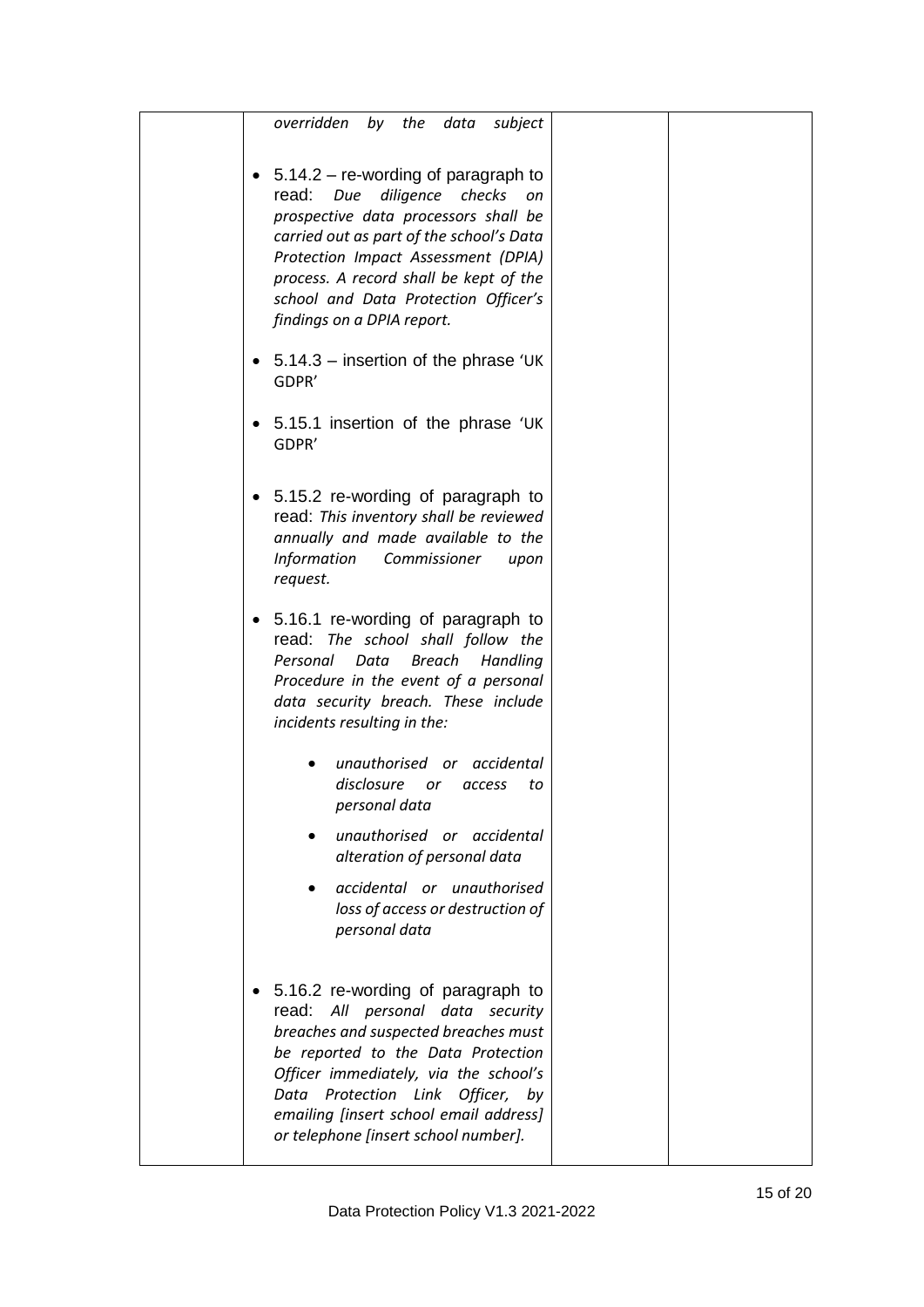| Amber<br><b>July 2020</b><br>Badley,<br>special categories of personal data are<br>Data<br>processed (ie data which reveals a<br>Protection<br>person's racial or ethnic data; political<br>Officer<br>opinions; religious or philosophical<br>beliefs; trade union membership;<br>genetic or biometric data (eg<br>fingerprints); health data; sex life or<br>sexual orientation), this shall only be<br>done where a lawful basis has been<br>identified from the list above, and one<br>from the following list<br>$5.2.11$ – amended to read: The<br>school's privacy notices shall be clear,<br>concise, easily accessible and published<br>on the school's website. All forms<br>collecting personal data shall include<br>reference to the school's privacy<br>notices and a link provided to their<br>location.<br>The following paragraphs have<br>been removed: 5.2.12; 5.2.13; |             | • 5.16.6 re-wording of paragraph to<br>read: Where a breach is likely to result<br>in a risk to the data subject, for<br>example if they could suffer damage,<br>discrimination,<br>disadvantage<br>or<br>distress as a result of the breach, the<br>Data Protection Officer shall notify the<br>Information Commissioner's<br>Office<br>(ICO), within 72hrs of the school<br>becoming aware of the breach.<br>5.18.1 insertion of the phrase 'UK<br>GDPR'<br>Removal of employee declaration<br>form at the end of the policy |                |
|-------------------------------------------------------------------------------------------------------------------------------------------------------------------------------------------------------------------------------------------------------------------------------------------------------------------------------------------------------------------------------------------------------------------------------------------------------------------------------------------------------------------------------------------------------------------------------------------------------------------------------------------------------------------------------------------------------------------------------------------------------------------------------------------------------------------------------------------------------------------------------------------|-------------|--------------------------------------------------------------------------------------------------------------------------------------------------------------------------------------------------------------------------------------------------------------------------------------------------------------------------------------------------------------------------------------------------------------------------------------------------------------------------------------------------------------------------------|----------------|
| 5.5.3 - amended to read: The school<br>shall carry out periodic sample checks<br>of pupil and employee files containing<br>personal data, to ensure the data is                                                                                                                                                                                                                                                                                                                                                                                                                                                                                                                                                                                                                                                                                                                           | Version 1.2 | • 5.2.3 - amended to read: When<br>5.2.14                                                                                                                                                                                                                                                                                                                                                                                                                                                                                      | 13th July 2020 |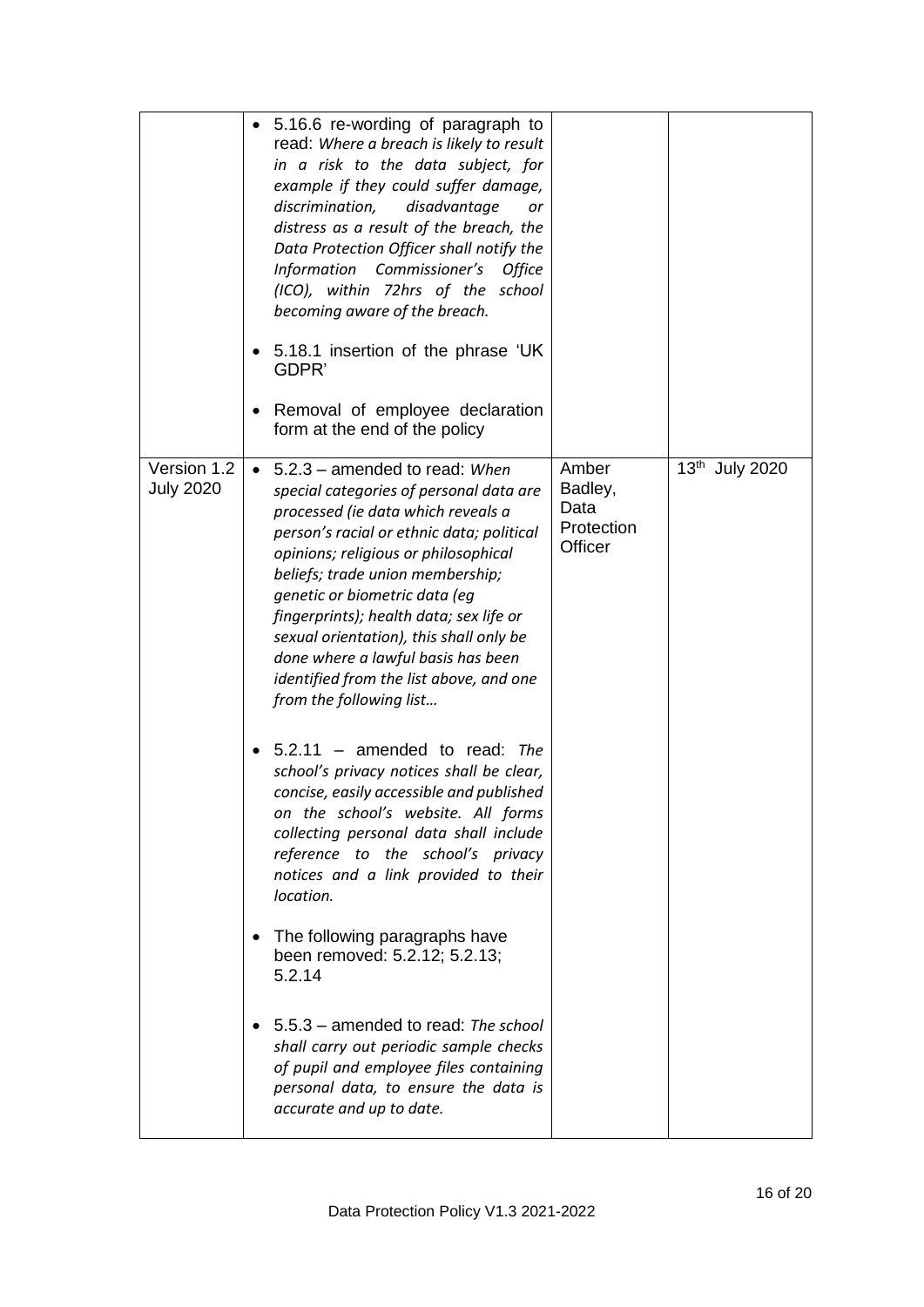|                               | 5.10.1 - amended to read: Data<br>subjects have several rights under the<br>data protection legislation. The school<br>shall comply with all valid requests<br>(written or verbal) from data subjects<br>exercising their rights without delay,<br>and within one month at the latest.<br>5.10.2 - bullet points have been re-<br>worded in full                                 |
|-------------------------------|----------------------------------------------------------------------------------------------------------------------------------------------------------------------------------------------------------------------------------------------------------------------------------------------------------------------------------------------------------------------------------|
|                               | 5.11.1 - amended to read: Data<br>subjects exercising their rights are<br>recommended to put their request in<br>writing and send it to the school at<br>[insert school postal address and email<br>address). Data subjects can also<br>exercise their rights verbally. Requests<br>shall be handled in line with the<br>school's Data Protection Request<br>Handling Procedure. |
|                               | The following paragraphs have<br>been removed: 5.11.2; 5.11.3;<br>5.11.4; 5.11.5; 5.11.6; 5.11.7;<br>5.11.8                                                                                                                                                                                                                                                                      |
|                               | 5.14.2 has been amended to read:<br>The school's Data Protection Officer, IT<br>Manager and Data Protection Link<br>Officer shall assess the appropriateness<br>of data processors before the school<br>purchases their services. A record will<br>be kept of their findings on a Data<br>Processor Due Diligence Report.                                                        |
| Version 1.1<br>1 July<br>2019 | Version number and policy date<br>(page 1)                                                                                                                                                                                                                                                                                                                                       |
|                               | 2.2 amended to read [insert relevant<br>policies and procedures such as the E-<br>Safety Policy; ICT Policy etc].                                                                                                                                                                                                                                                                |
|                               | 4.2 amended to read: Headteacher<br>[or Principal]                                                                                                                                                                                                                                                                                                                               |
|                               | 4.2.1 amended to read: The<br>Headteacher [or principal]                                                                                                                                                                                                                                                                                                                         |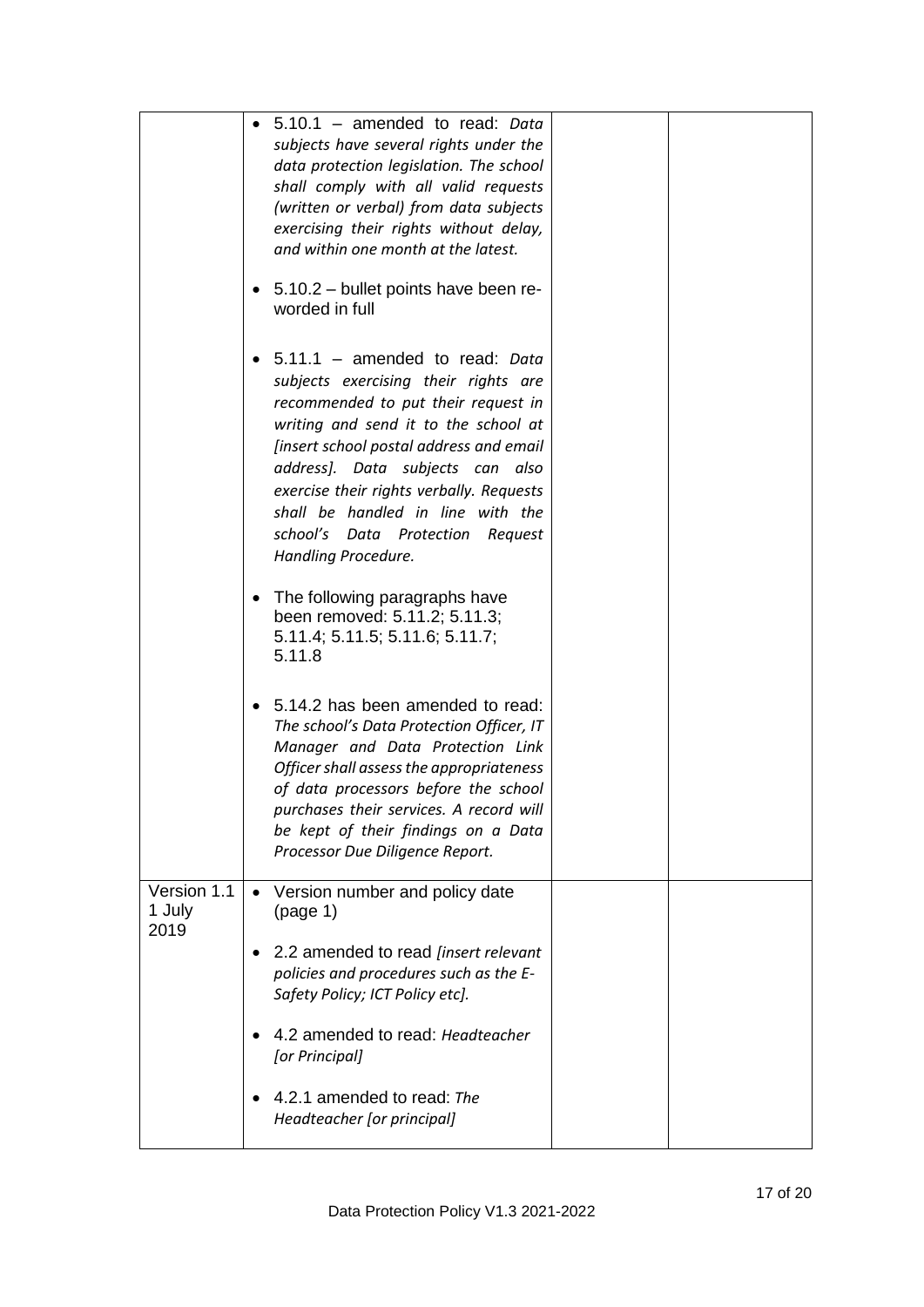| 4.3.3 amended to read: The DPO is<br>Amber Badley, who can be contacted<br>through the school at [insert school<br>email address] or directly via<br>DPO@firebirdltd.co.uk                                                                                                                                                                                                                                                                                                                                                                                                                                  |  |
|-------------------------------------------------------------------------------------------------------------------------------------------------------------------------------------------------------------------------------------------------------------------------------------------------------------------------------------------------------------------------------------------------------------------------------------------------------------------------------------------------------------------------------------------------------------------------------------------------------------|--|
| 5.2.7 amended to include: Where<br>consent is being obtained for the<br>collection or use of children's<br>information, consent shall be obtained<br>from a parent or guardian until the<br>child reaches the age of 12. Consent<br>shall be obtained directly from<br>children aged 13 years and over,<br>where those children are deemed by<br>the school to have sufficient maturity<br>to make the decision themselves<br>(except where this is not in the best<br>interests of the child. In such cases,<br>consent will be obtained from an adult<br>with parental responsibility for that<br>child). |  |
| 5.2.12 amended to read: This notice<br>will be published on the school's<br>website; parents will be directed to<br>this on an annual basis.                                                                                                                                                                                                                                                                                                                                                                                                                                                                |  |
| 5.2.13 amended to read: Employees<br>$\bullet$<br>will be given a privacy notice explaining<br>how the school handles employee<br>information when they join the school<br>and directed to this annually<br>thereafter.                                                                                                                                                                                                                                                                                                                                                                                     |  |
| 5.11.1 amended to read: Data<br>subjects exercising their rights are<br>recommended to put their request in<br>writing and send it to the school at<br>[insert school postal address and email<br>address]. Data subjects can also<br>exercise their rights verbally. In such<br>cases, the school will promptly write to<br>the data subject outlining the verbal<br>discussion/request and will ask the<br>data subject to confirm this is accurate.                                                                                                                                                      |  |
| Renumbering of paragraphs in<br>section 5.11-5.12                                                                                                                                                                                                                                                                                                                                                                                                                                                                                                                                                           |  |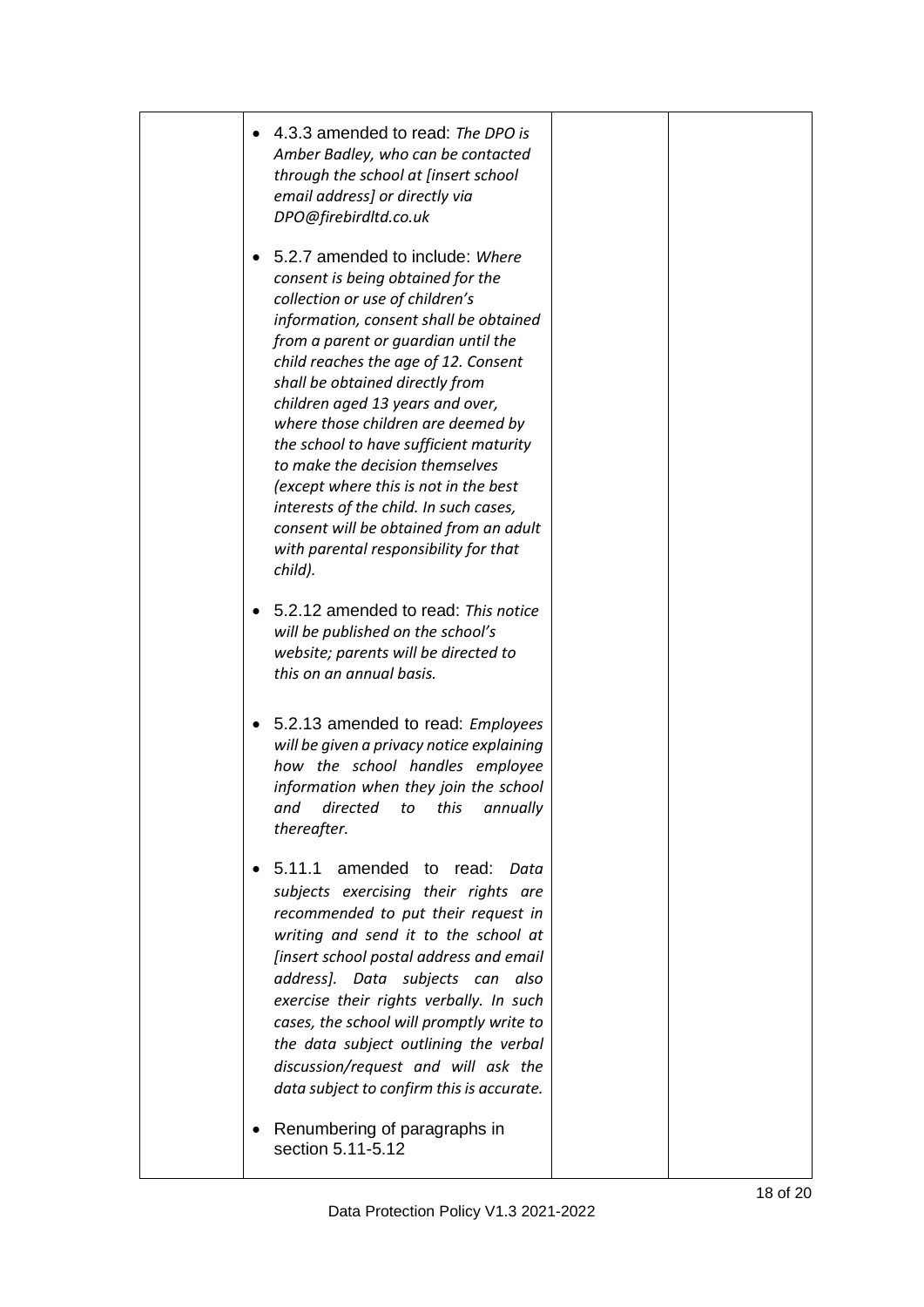|                               | 5.11.4 amended to read: Pupils can<br>request access to their own personal<br>data when they have sufficient<br>maturity to understand their rights;<br>know what it means to make such a<br>request and can interpret the<br>information they receive. The<br>Information Commissioner's Office<br>and the Department for Education<br>quidance, suggests that children aged<br>13 years and above, may have<br>sufficient maturity in these situations,<br>however it is for the school to decide<br>this on a case by case basis. |                                                   |             |
|-------------------------------|--------------------------------------------------------------------------------------------------------------------------------------------------------------------------------------------------------------------------------------------------------------------------------------------------------------------------------------------------------------------------------------------------------------------------------------------------------------------------------------------------------------------------------------|---------------------------------------------------|-------------|
| Version 1.0<br>25 May<br>2018 | This policy replaces the school's<br>existing Data Protection Policy                                                                                                                                                                                                                                                                                                                                                                                                                                                                 | Amber<br>Badley,<br>Data<br>Protection<br>Officer | 25 May 2018 |